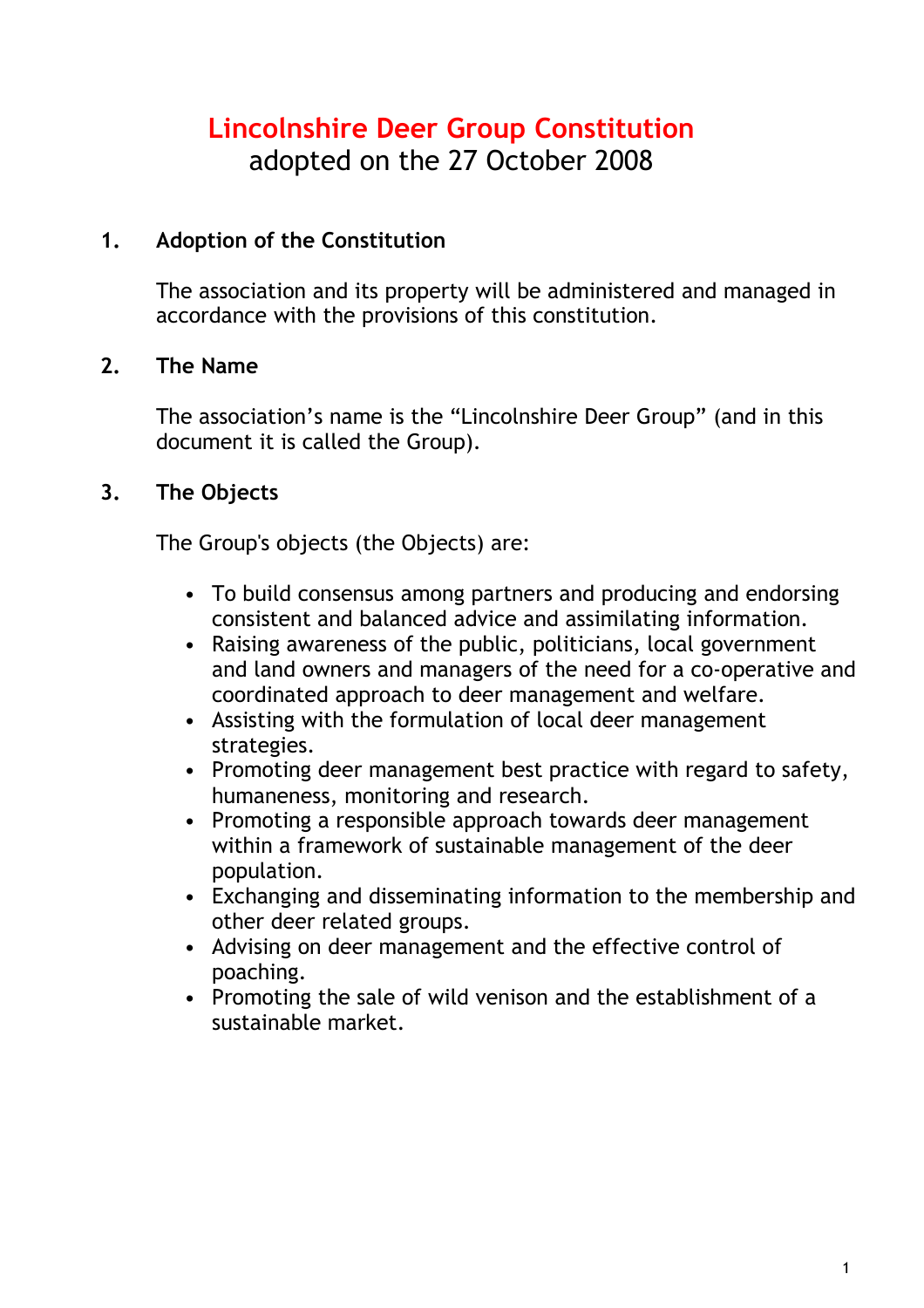# **4. Officers and Trustees**

- (1) The Group and its property shall be managed and administered by a committee known as the "Steering Group" comprising the Officers and other members elected in accordance with this Constitution. The Officers and other members of the Steering Group shall be the Trustees of the Group and in this constitution are together called "the Trustees". However, notwithstanding the use of the words "Trustee" and "Trustees" no trust shall be implied.
- (2) The Group shall have the following Officers:
	- A chair
	- A secretary
	- A treasurer
- (3) A Trustee must be a member of the Group or the nominated representative of an organisation that is a member of the Group.
- (4) No one may be appointed a Trustee if he or she would be disqualified from acting under the provisions of Clause 19.
- (5) The number of Trustees shall be not less than three but (unless otherwise determined by a resolution of the Group in general meeting) shall not be subject to any maximum.
- (6) The first Trustees (including Officers) shall be those persons elected as Trustees and Officers at the meeting at which this constitution is adopted.
- (7) A Trustee may not appoint anyone to act on his or her behalf at meetings of the Trustees.

#### **5. Application of the Income and Property**

- (1) The income and property of the Group shall be applied solely towards the promotion of the Objects.
- (2) A Trustee may pay out of, or be reimbursed from, the property of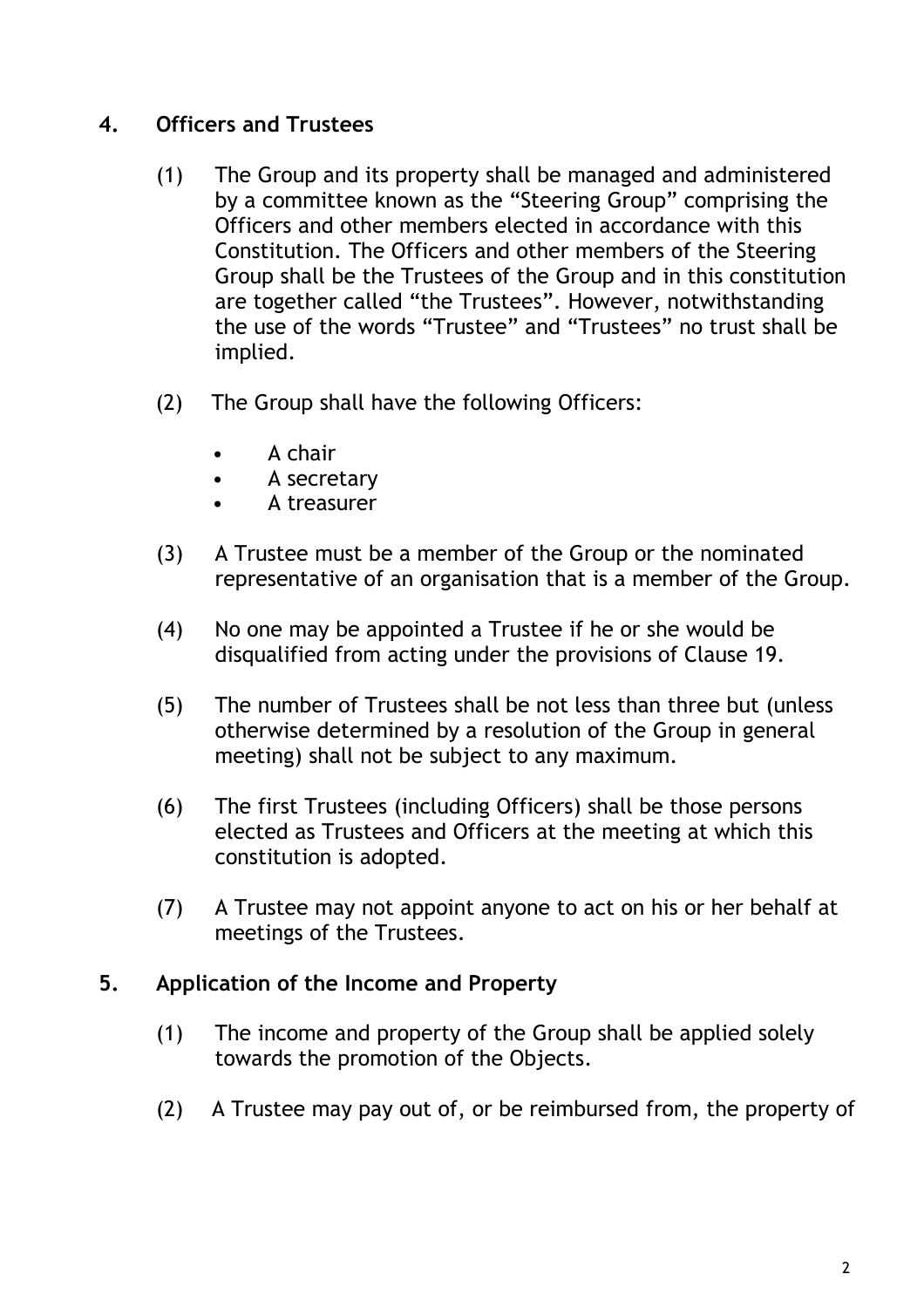the Group reasonable expenses properly incurred by him or her when acting on behalf of the Group.

- (3) None of the income or property of the Group may be paid or transferred directly or indirectly by way of dividend bonus or otherwise by way of profit to any member of the Group. This does not prevent:
	- (a) a member who is not also a Trustee from receiving reasonable and proper remuneration for any goods or services supplied to the Group;
	- (b) a Trustee from:
		- (i) buying goods or services from the Group upon the same terms as other members or members of the public;
		- (ii) receiving a benefit from the Group in the capacity of a beneficiary of the Group, provided that the Trustees comply with the provisions of sub clause (5) of this clause, or as a member of the Group and upon the same terms as other members;
	- (c) the purchase of indemnity insurance for the Trustees against any liability that by virtue of any rule of law would otherwise attach to a Trustees or other officer in respect of any negligence, default breach of duty or breach of trust of which he or she may be guilty in relation to the Group but excluding:
		- (i) fines;
		- (ii) costs of unsuccessfully defending criminal prosecutions for offences arising out of the fraud, dishonesty or willful or reckless misconduct of the Trustee;
		- (iii) liabilities to the Group that result from conduct that the Trustee knew or ought to have known was not in the best interests of the Group or in respect of which the person concerned did not care whether that conduct was in the best interests of the Group or not.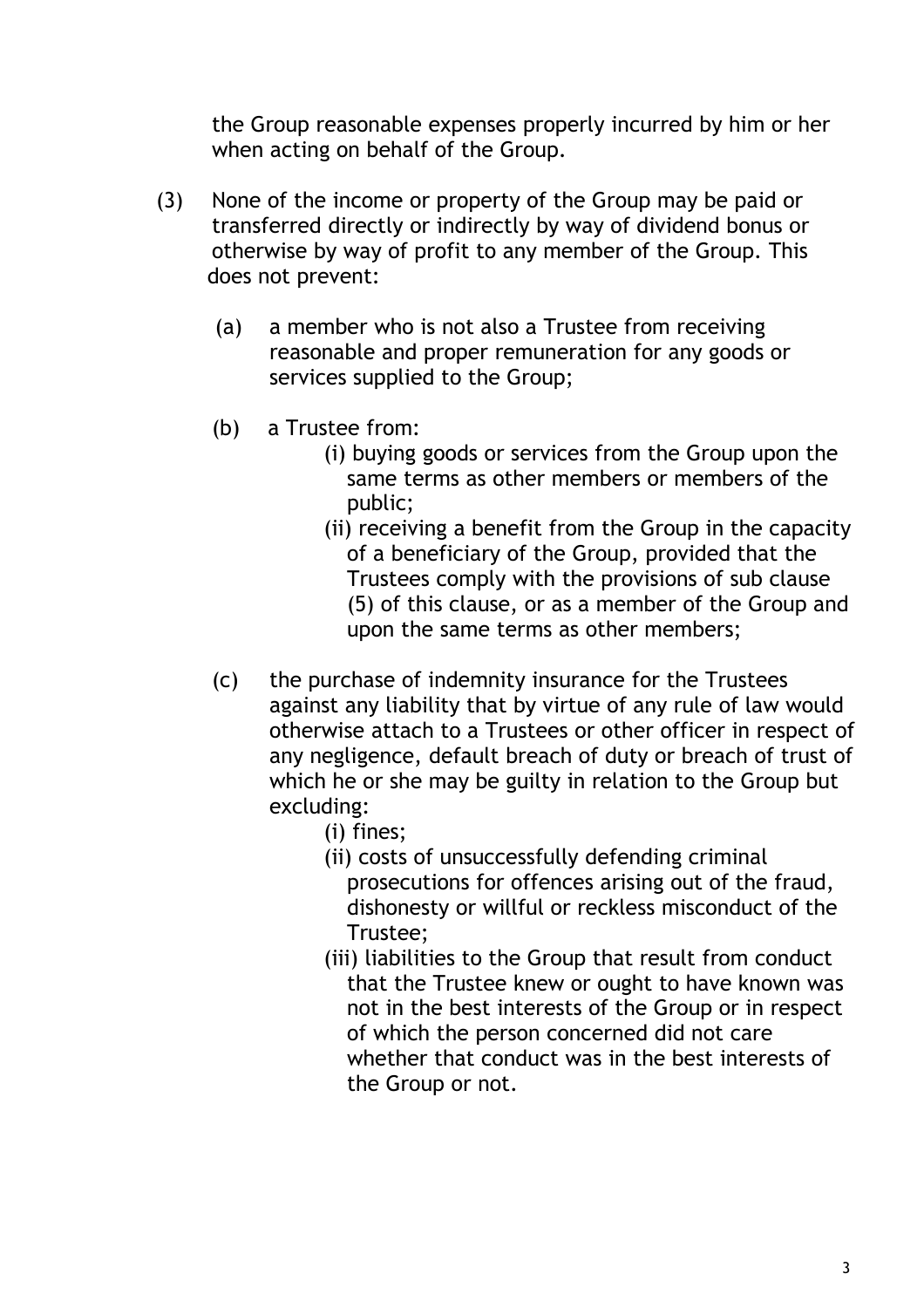- (4) A Trustee may:
	- (a) sell goods, services or any interest in land to the Group;
	- (b) be employed by or receive any remuneration from the Group;
	- (c) receive any other financial benefit from the Group, if:
	- (d) the benefit is permitted by sub-clause (3) of this clause; or
	- (e) the benefit is authorised by the Steering Group in accordance with the conditions in sub-clause (5) of this clause.
- (5) (a) If it is proposed that a Trustee should receive a benefit from the Group that is not already permitted under subclause (3) of this clause, he or she must:
	- (i) declare his or her interest in the proposal;
	- (ii) be absent from that part of any meeting at which the proposal is discussed and take no part in any discussion of it;
	- (iii) not be counted in determining whether the meeting is quorate;
	- (iv) not vote on the proposal.
- (6) A Officer must absent himself or herself from any discussions of the Officers in which it is possible that a conflict will arise between his or her duty to act solely in the interests of the Group and any personal interest (including but not limited to any personal financial interest) and take no part in the voting upon the matter.

#### **6. Dissolution**

(1) If the members resolve to dissolve the Group the Officers will remain in office and be responsible for winding up the affairs of the Group in accordance with this clause.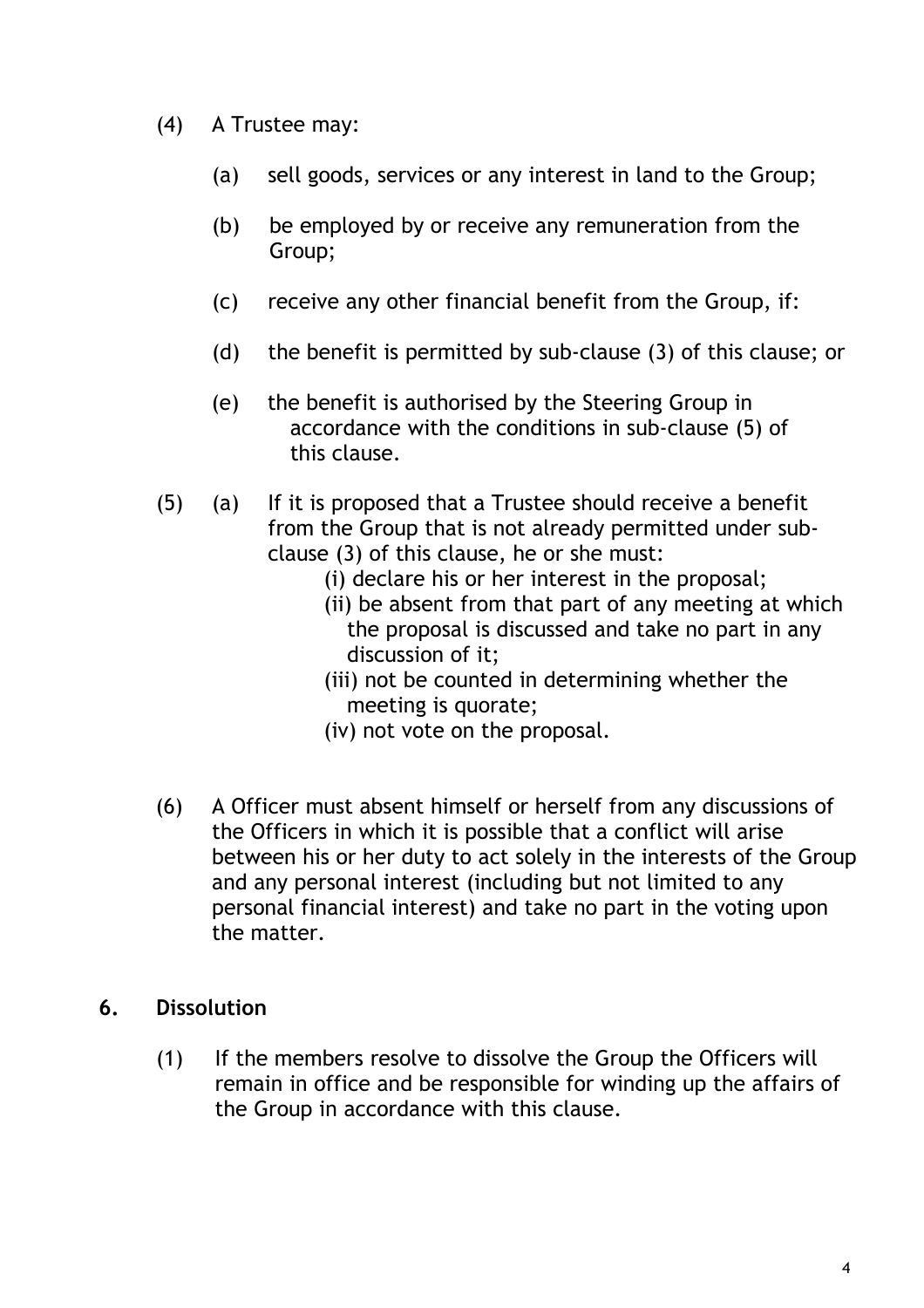- (2) The Officers must collect in all the assets of the Group and must pay or make provision for all the liabilities of the Group.
- (3) The Officers must apply any remaining property or money
	- (a) directly for the Objects;
	- (b) by transfer to any Group or charities for purposes the same as or similar to the Group;
- (4) The members may pass a resolution before or at the same time as the resolution to dissolve the Group specifying the manner in which the Officers are to apply the remaining property or assets of the Group and the Officers must comply with the resolution if it is consistent with paragraphs (a)–(b) inclusive in sub-clause (3) above.
- (5) In no circumstances shall the net assets of the Group be paid to or distributed among the members of the Group

# **7. Amendments**

The Group may amend any provision contained in this Constitution provided that any resolution to amend a provision of this constitution is passed by not less than three quarters of the members present and voting at a general meeting (being either the Annual General Meeting or a Special General Meeting).

#### **8. Membership**

- (1) Membership is open to individuals or organizations that are approved by the Steering Group.
- (2) (a) The Steering Group may refuse an application for membership if, they consider it to be in the best interests of the Group to refuse the application.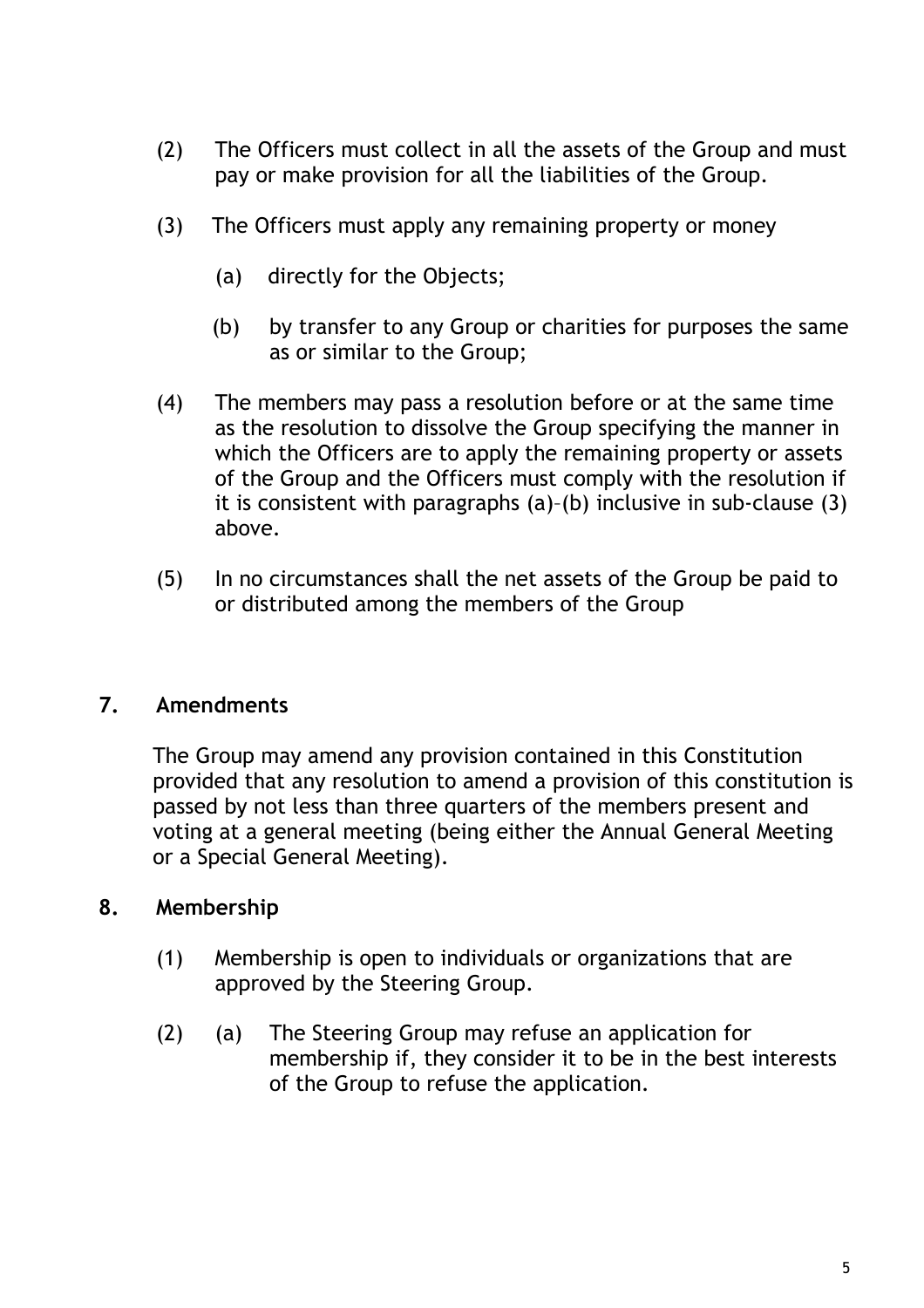- (b) The Group must inform the applicant in writing of the refusal within twenty-one days of the decision.
- (3) Membership is not transferable to anyone else.
- (4) The Group must keep a register of names and addresses of the members which must be made available to any member upon request.

# **9. Termination of Membership**

Membership is terminated if:

- (1) the member dies or, if it is an organisation, ceases to exist;
- (2) the member resigns by written notice to the Group unless, after the resignation, there would be less than two members;
- (3) any sum due from the member to the Group is not paid in full within six months of it falling due;
- (4) the member is removed from membership by a resolution of the Officers that it is in the best interests of the Group that his or her membership is terminated. A resolution to remove a member from membership may only be passed if:
	- (a) the member has been given at least twenty one days' notice in writing of the meeting of the Steering Group at which the resolution will be proposed and the reasons why it is to be proposed;
	- (b) the member or, at the option of the member, the member's representative (who need not be a member of the Group) has been allowed to make representations to the meeting.

# **10. General meetings**

(1) The Group must hold a general meeting within twelve months of the date of the adoption of this constitution.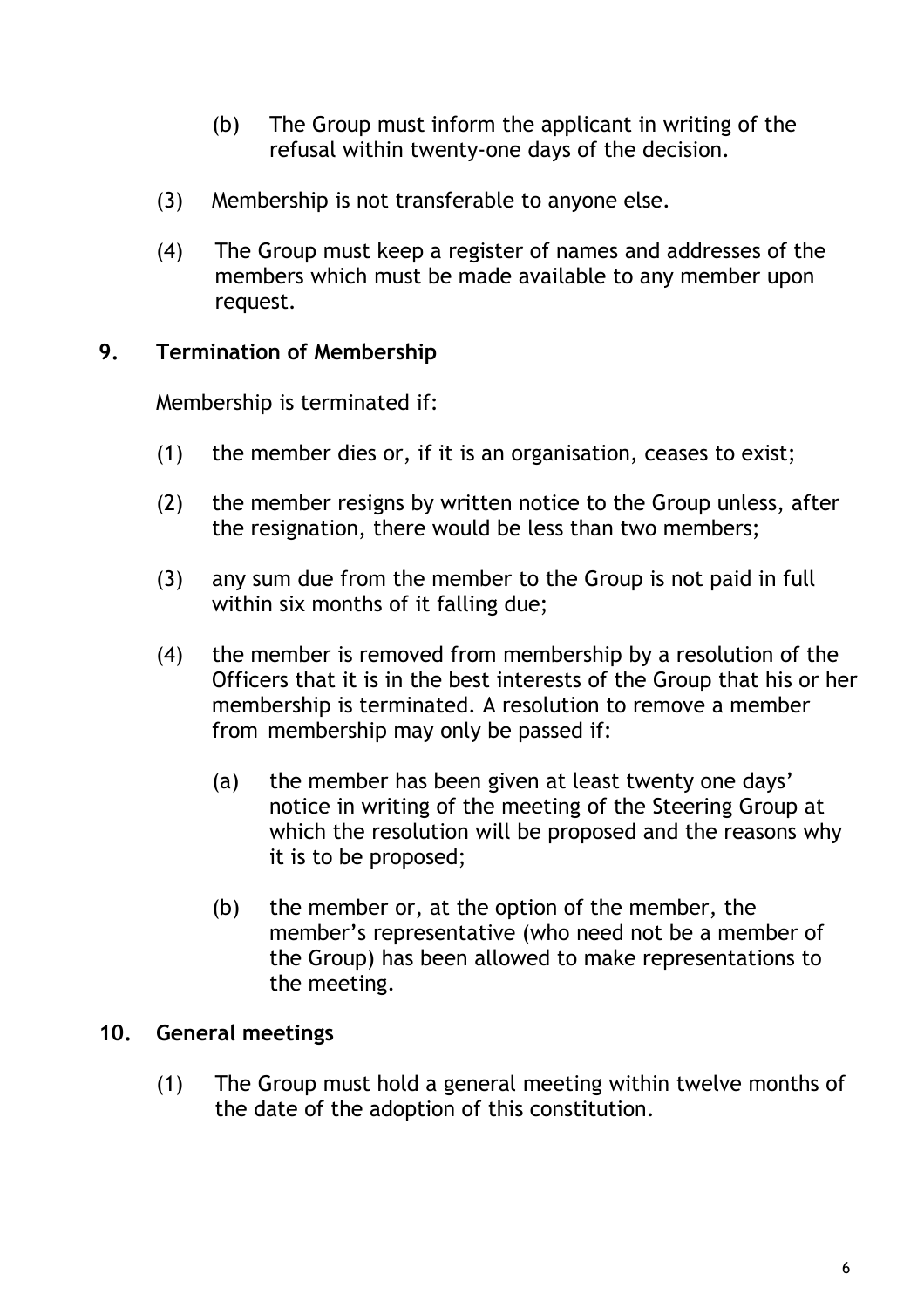- (2) An annual general meeting must be held in each subsequent year and not more than fifteen months may elapse between successive annual general meetings.
- (3) All general meetings other than annual general meetings shall be called special general meetings.
- (4) The Officers or the Steering Group may call a special general meeting at any time.
- (5) The Officers or the Steering Group must call a special general meeting if requested to do so in writing by at least ten members or one tenth of the membership, which ever is the greater. The request must state the nature of the business that is to be discussed.

## **11. Notice**

- (1) The minimum period of notice required to hold any general meeting of the Group is fourteen clear days from the date on which the notice is deemed to have been given.
- (2) The notice must specify the date, time and place of the meeting and the general nature of the business to be transacted. If the meeting is to be an annual general meeting, the notice must say so.
- (3) The notice must be given to all the members.

#### **12. Quorum**

- (1) No business shall be transacted at any general meeting unless a quorum is present.
- (2) A quorum is 15 members entitled to vote upon the business to be conducted at the meeting;
- (3) The authorised representative of a member organisation shall be counted in the quorum.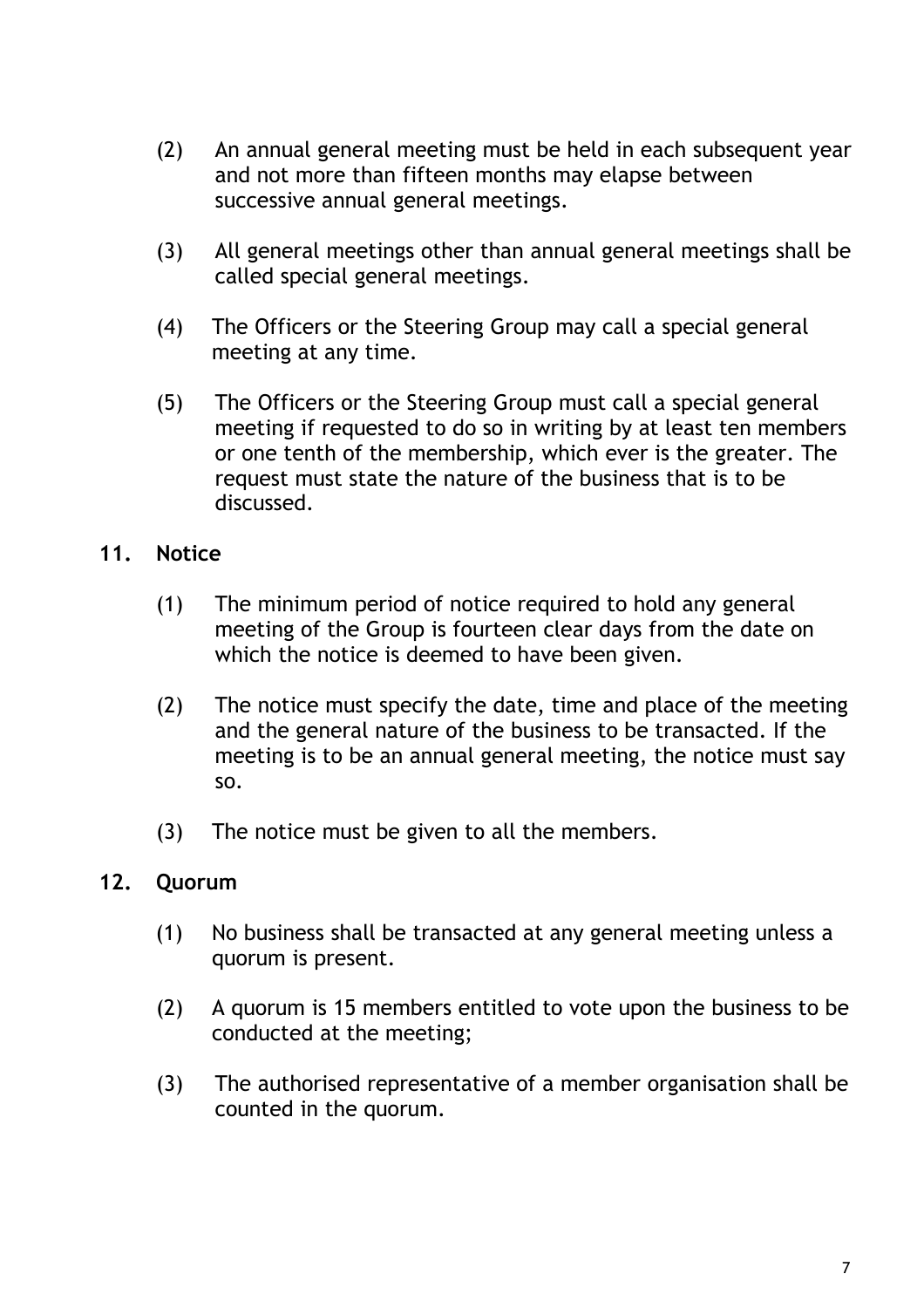- (4) If:
	- (a) a quorum is not present within half an hour from the time appointed for the meeting; or
	- (b) during a meeting a quorum ceases to be present, the meeting shall be adjourned to such time and place as the Officers shall determine.
- (5) The Officers must re-convene the meeting and must give at least seven clear days' notice of the re-convened meeting stating the date time and place of the meeting.
- (6) If no quorum is present at the re-convened meeting within fifteen minutes of the time specified for the start of the meeting the members present at that time shall constitute the quorum for that meeting.

# **13. Chair**

- (1) General meetings shall be chaired by the person who has been elected as Chair by a majority of the Officers present at the meeting
- (2) If there is only one Officer present and willing to act, he or she shall chair the meeting.
- (3) If no Officer is present and willing to chair the meeting within fifteen minutes after the time appointed for holding it, the members present and entitled to vote must choose one of their number to chair the meeting.

# **14. Adjournments**

(1) The members present at a meeting may resolve that the meeting shall be adjourned.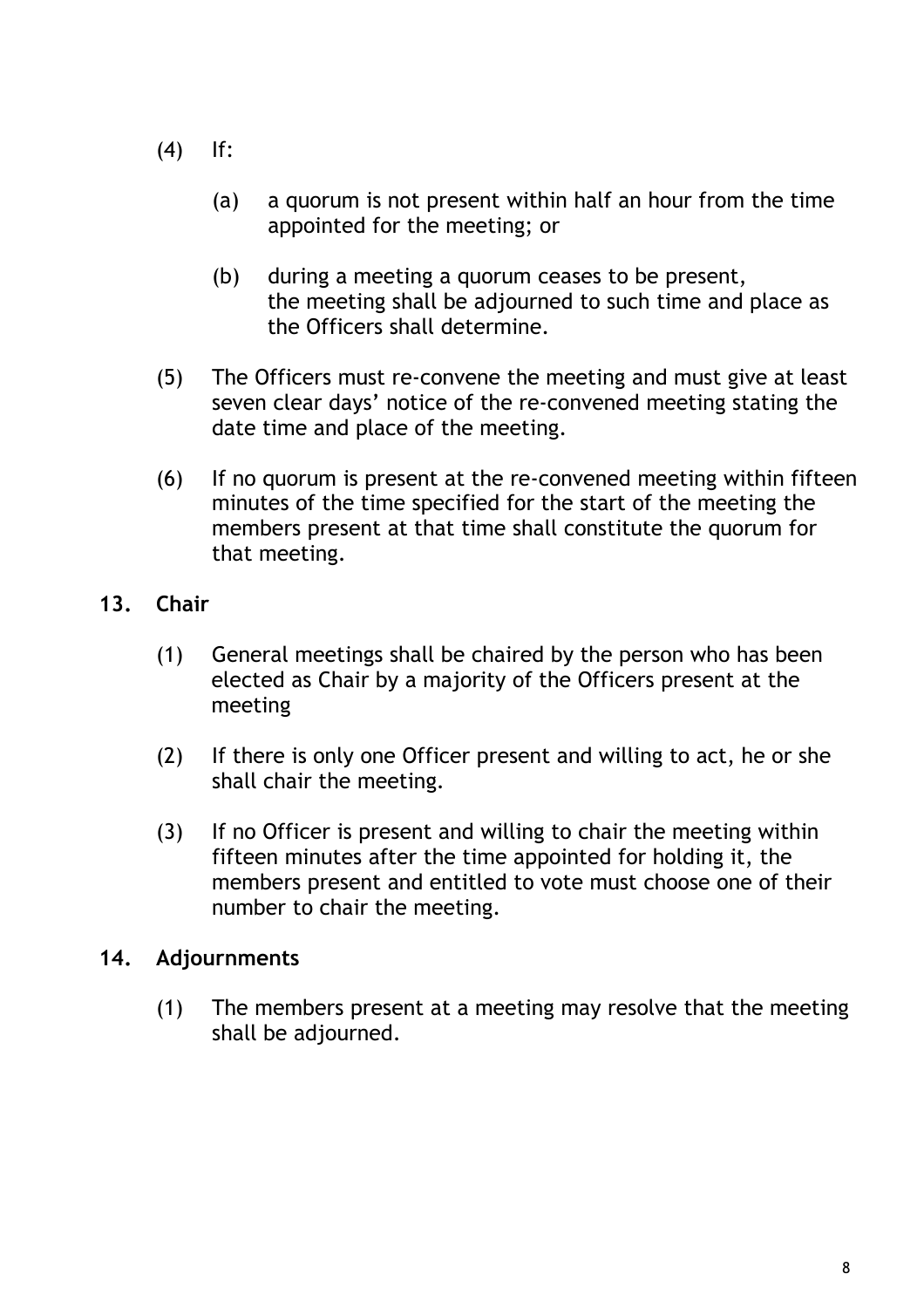- (2) The person who is chairing the meeting must decide the date time and place at which meeting is to be re-convened unless those details are specified in the resolution.
- (3) No business shall be conducted at an adjourned meeting unless it could properly have been conducted at the meeting had the adjournment not taken place.
- (4) If a meeting is adjourned by a resolution of the members for more than seven days, at least seven clear days' notice shall be given of the re-convened meeting stating the date time and place of the meeting.

## **15. Votes**

.

- (1) Each member shall have one vote but if there is an equality of votes the person who is chairing the meeting shall have a casting vote in addition to any other vote he or she may have.
- (2) A resolution in writing signed by each member (or in the case of a member that is an organisation, by its authorised representative) who would have been entitled to vote upon it had it been proposed at a general meeting shall be effective. It may comprise several copies each signed by or on behalf of one or more members.

#### **16. Representatives of Other Bodies**

- (1) Any organisation that is a member of the Group may nominate any person to act as its representative at any meeting of the Group
- (2) The organisation must give written notice to the Group of the name of its representative. The nominee shall not be entitled to represent the organisation at any meeting unless the notice has been received by the Group. The nominee may continue to represent the organisation until written notice to the contrary is received by the Group.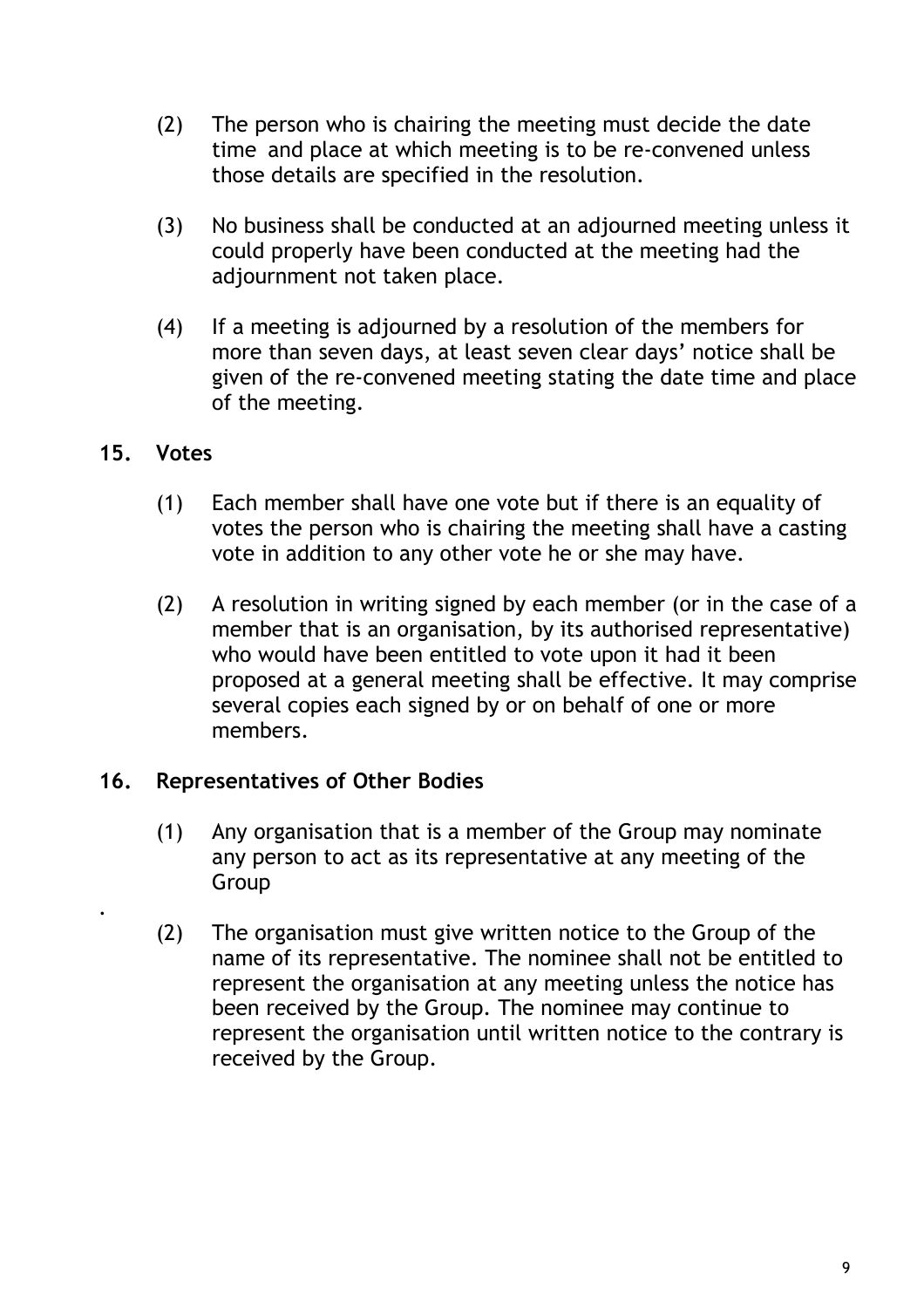(3) Any notice given to the Group will be conclusive evidence that the nominee is entitled to represent the organisation or that his or her authority has been revoked. The Group shall not be required to consider whether the nominee has been properly appointed by the organisation.

## **17. The Appointment of Trustees**

- (1) The Group in general meeting shall elect the Officers and the other Trustees.
- (2) The Trustees may appoint any person who is willing to act as a Trustee. They may also appoint Trustees to act as officers.

## **18. Powers of the Steering Group**

- (1) The Steering Group must manage the business of the Group and have the following powers in order to further the Objects (but not for any other purpose):
	- (a) to raise funds.
	- (b) to buy, take on lease or in exchange, hire or otherwise acquire any property and to maintain and equip it for use;
	- (c) to sell, lease or otherwise dispose of all or any part of the property belonging to the Group.
	- (d) to borrow money
	- (e) to co-operate with other charities, voluntary bodies and statutory authorities and to exchange information and advice with them;
	- (f) to obtain and pay for such goods and services as are necessary for carrying out the work of the Group;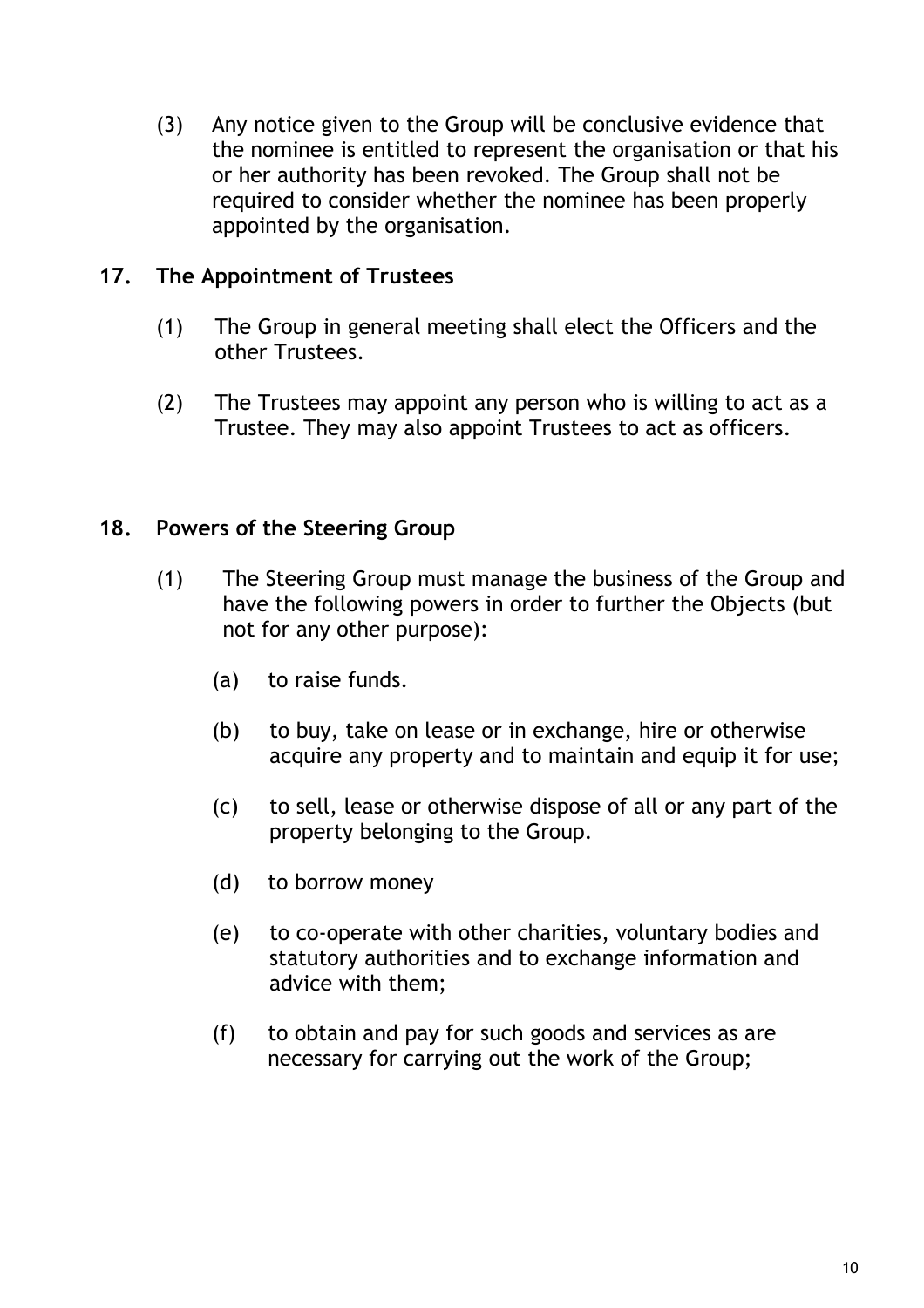- (g) to open and operate such bank and other accounts as the Steering Group consider necessary and to invest funds and to delegate the management of funds
- (h) to do all such other lawful things as are necessary for the achievement of the Objects;
- (2) No alteration of this constitution or any special resolution shall have retrospective effect to invalidate any prior act of the Steering Group;
- (3) Any meeting of the Steering Group at which a quorum is present at the time the relevant decision is made may exercise all the powers exercisable by the Steering Group.

## **19. Disqualification and Removal of Trustees**

A Trustee shall cease to hold office if he or she:

- (1) ceases to be a member of the Group;
- (2) becomes incapable by reason of mental disorder, illness or injury of managing and administering his or her own affairs;
- (3) resigns as a Trustee by notice to the Group (but only if at least two Trustees will remain in office when the notice of resignation is to take effect); or
- (4) is absent without the permission of the Steering Group from all their meetings held within a period of six consecutive months and the Trustees resolve that his or her office be vacated.

# **20. Proceedings of the Steering Group**

- (1) The Steering Group may regulate their proceedings as they think fit, subject to the provisions of this constitution.
- (2) Any Trustee may call a meeting of the Steering Group.
- (3) Questions arising at a meeting must be decided by a majority of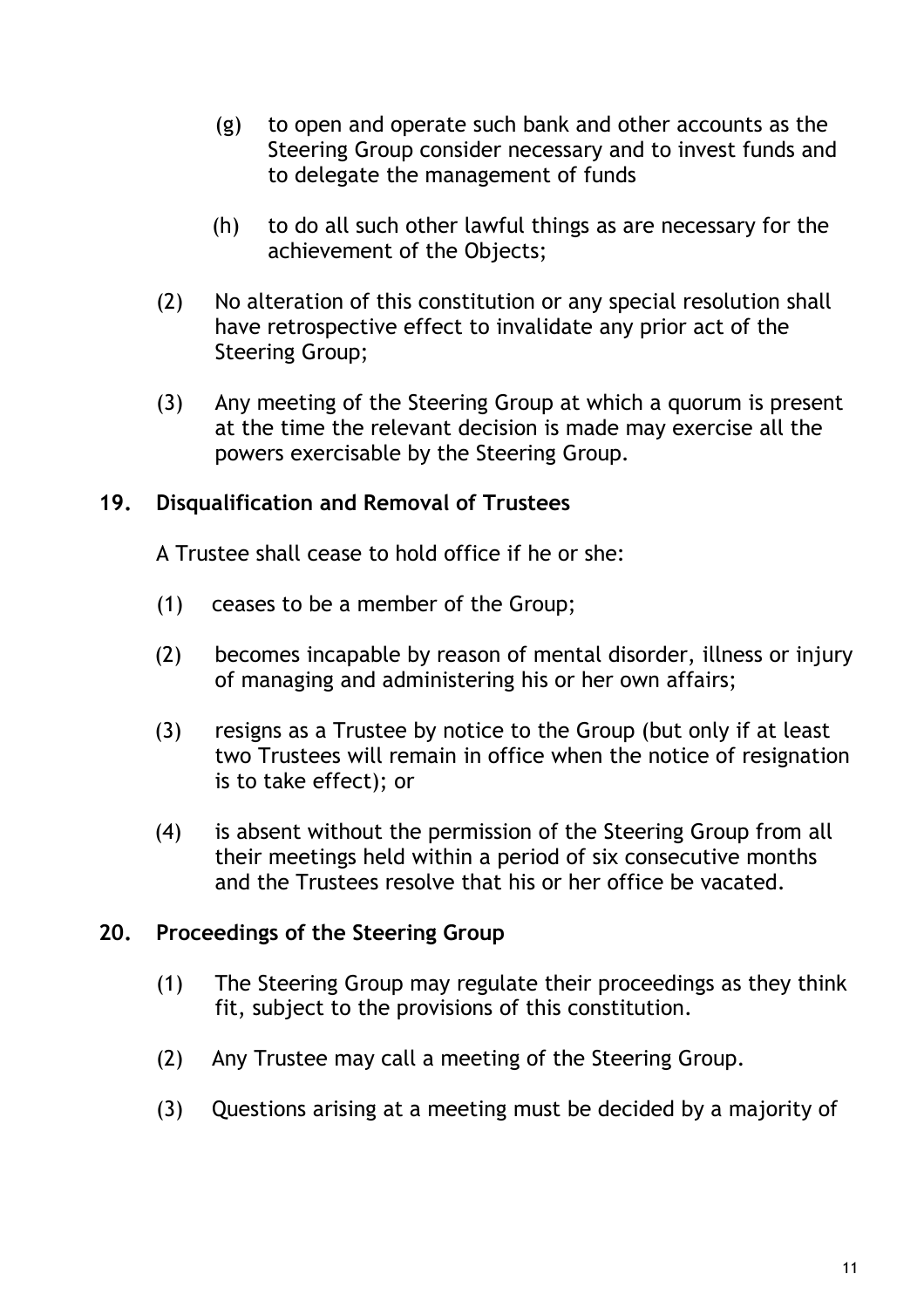votes.

- (4) In the case of an equality of votes, the person who chairs the meeting shall have a second or casting vote.
- (5) No decision may be made by a meeting of the Steering Group unless a quorum is present at the time the decision is purported to be made.
- (6) The quorum shall be five or such larger number as may be decided from time to time by the Steering Group.
- (7) A Trustee shall not be counted in the quorum present when any decision is made about a matter upon which that Trustee is not entitled to vote.
- (8) The person elected as the Chair shall chair meetings of the Steering Group.
- (9) If the Chair is unwilling to preside or is not present within ten minutes after the time appointed for the meeting, the Trustees present may appoint one of their number to chair that meeting.

# **21. Minutes**

The Group must keep minutes of all:

- (1) appointments of Officers and Trustees
- (2) proceedings at meetings of the Group;
- (3) meetings of the Steering Group including:
	- the names of the Trustees present at the meeting; and
	- the decisions made at the meetings;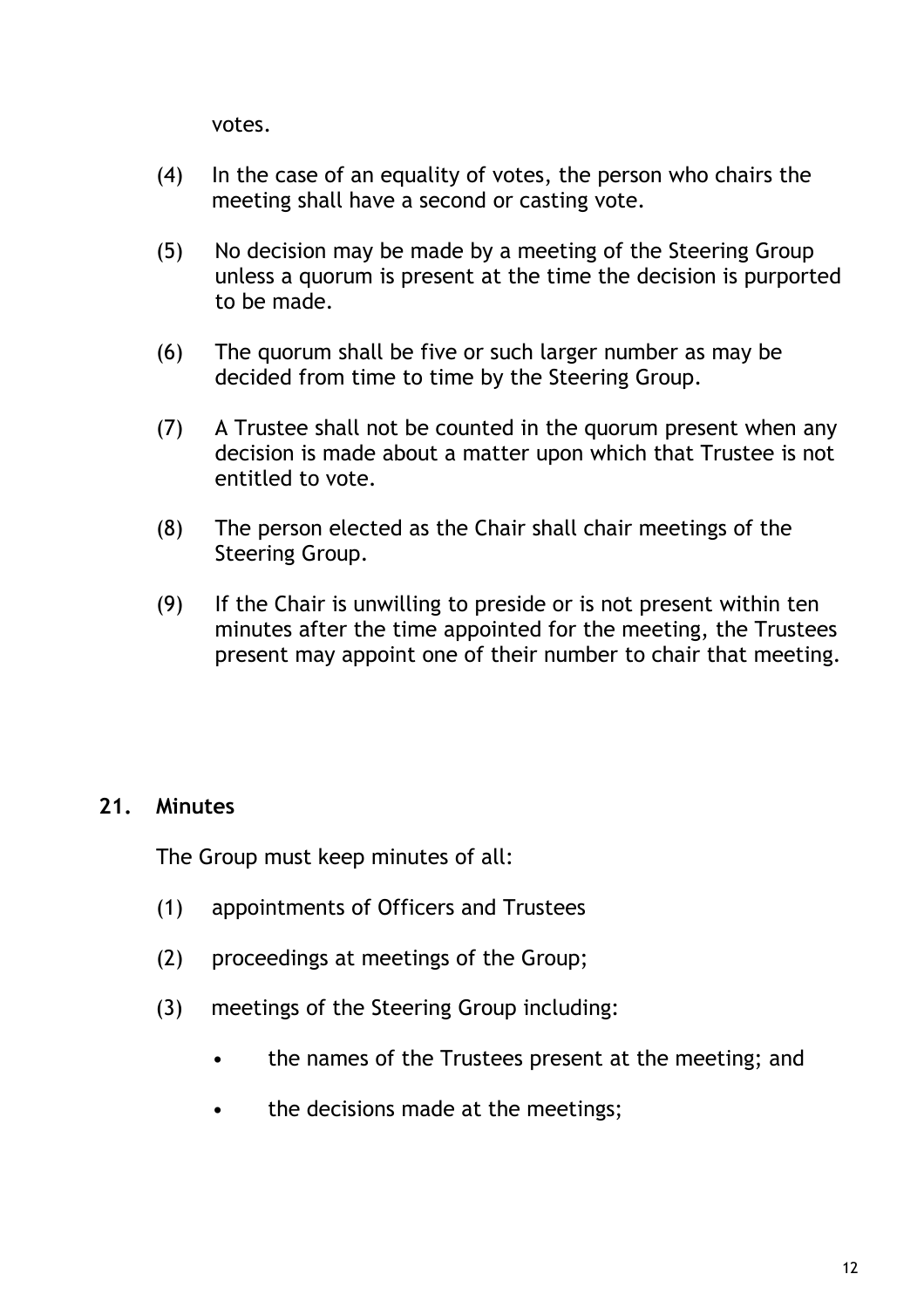#### **22. Annual Report and Return and Accounts**

The Financial year of the Group shall end on the  $12<sup>th</sup>$  August in each year and the accounts of the Group must be balanced to that date.

#### **23. Notices**

- (1) Any notice required by this constitution to be given to or by any person must be:
	- (a) in writing; or
	- (b) given using electronic communications.
- (2) The Group may give any notice to a member either:
	- (a) personally; or
	- (b) by sending it by post in a prepaid envelope addressed to the member at his or her address; or
	- (c) by leaving it at the address of the member; or
	- (d) by giving it using electronic communications to the member's address.
- (3) A member who does not register an address with the Group or who registers only a postal address that is not within the United Kingdom shall not be entitled to receive any notice from the Group.
- (4) A member present in person at any meeting of the Group shall be deemed to have received notice of the meeting and of the purposes for which it was called.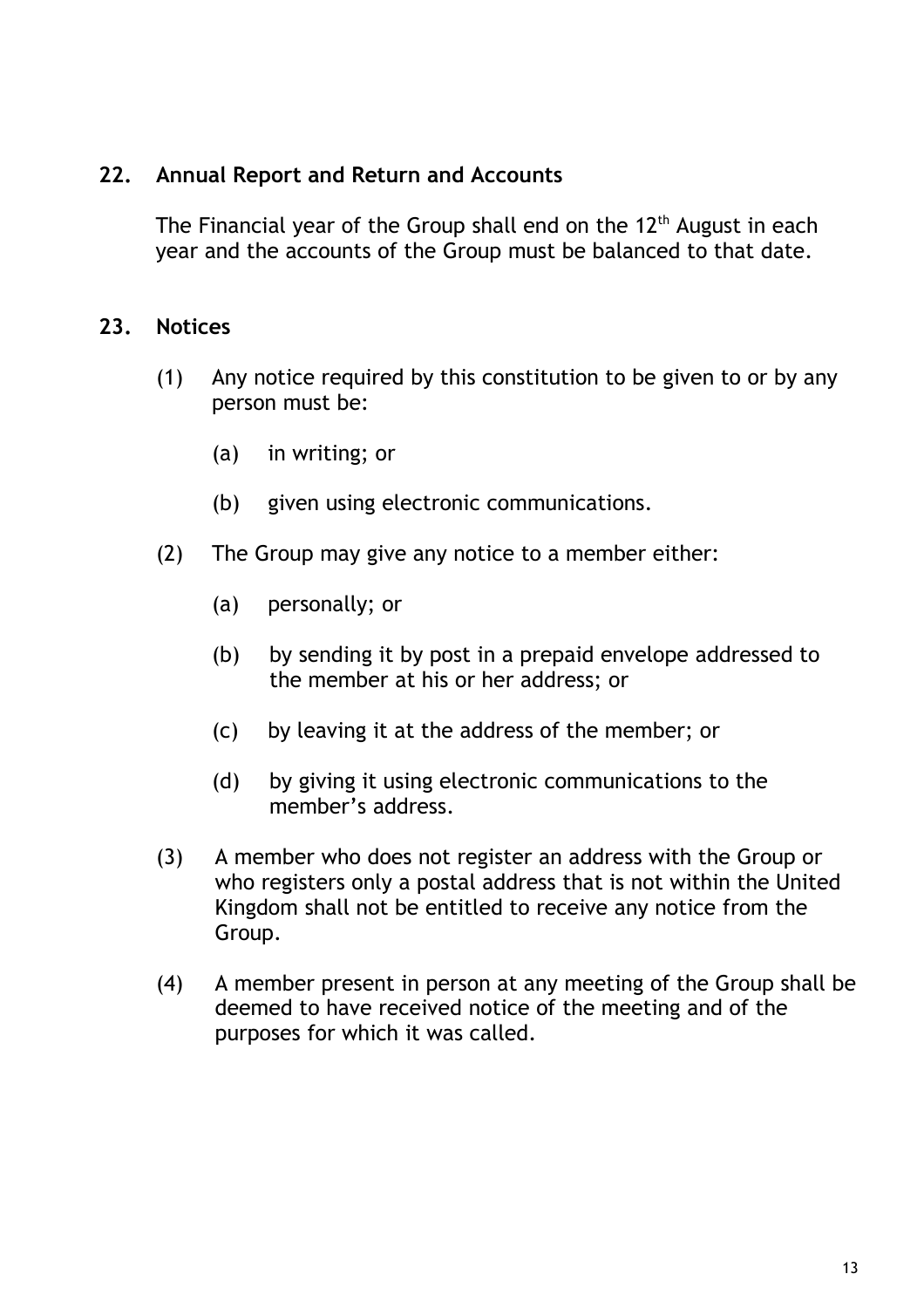- (5) (a) Proof that an envelope containing a notice was properly addressed, prepaid and posted shall be conclusive evidence that the notice was given.
	- (b) Proof that a notice contained in an electronic communication was sent shall be conclusive evidence that the notice was given.
	- (c) A notice shall be deemed to be given 48 hours after the envelope containing it was posted or, in the case of an electronic communication, 48 hours after it was sent.

# **24. Rules**

- (1) The Steering Group may from time to time make rules or byelaws for the conduct of their business.
- (2) The bye-laws may regulate the following matters but are not restricted to them:
	- (a) the admission of members of the Group (including the admission of organisations to membership) and the rights and privileges of such members, and the entrance fees, subscriptions and other fees or payments to be made by members;
	- (b) the conduct of members of the Group in relation to one another;
	- (c) the setting aside of the whole or any part or parts of the Group's premises at any particular time or times or for any particular purpose or purposes;
	- (d) the procedure at general meeting and meetings of the Steering Group in so far as such procedure is not regulated by this Constitution;
	- (e) generally, all such matters as are commonly the subject matter of the rules of an unincorporated association.